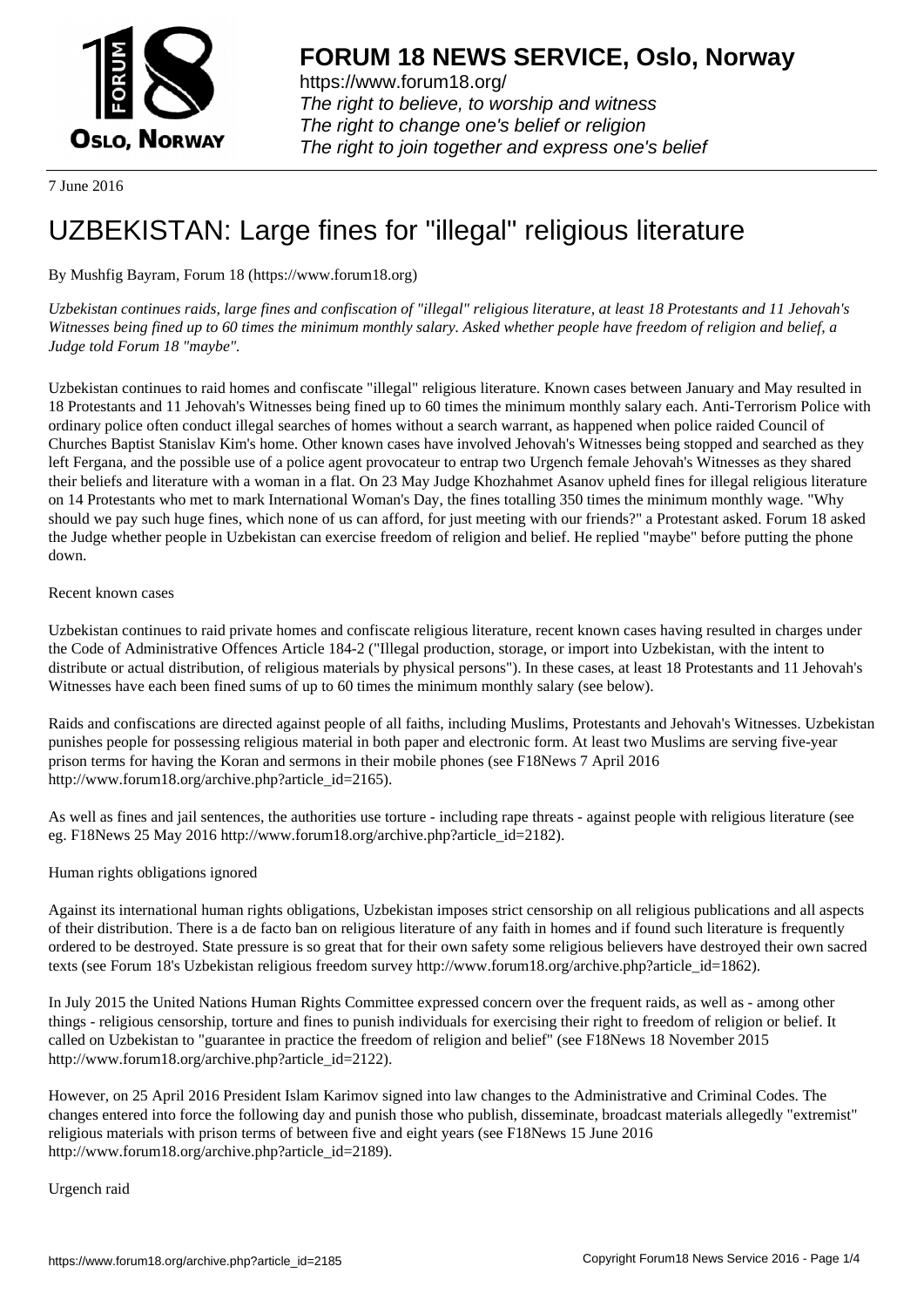Shukhrat Masharipov, raided Stanislav Kim's home. Without a search warrant they illegally confiscated a "Herald of Truth" Baptist magazine, two Christian song books, a children's story book, and five notebooks with Kim's personal notes, local Council of Churches told Forum 18 on 1 June. Police also took the passports of Kim and Nikolai Serin, a Baptist visiting from the capital Tashkent. They ordered the two Baptists to come to Urgench Police Station at 09.00 the next morning.

The next day Investigator Shavkat Bekjanov and Major Masharipov questioned the two Baptists for six hours. Both officers have a record of violating freedom of religion and belief (see eg. F18News 6 August 2015

http://www.forum18.org/archive.php?article\_id=2087). Police opened a case against Kim under Administrative Code Article 184-2 and pressured the two Baptists to write statements incriminating themselves, but both refused. The two then were released on the same day.

Apart from the illegal confiscation of the books and other personal property, no other known punishments have yet been imposed.

#### Checkpoint search

Among the many other known 2016 literature confiscations, on 13 February Jehovah's Witnesses Stanislav Ten and Valizhon Rahimov were stopped as they left Fergana [Farghona]. They were taken to Fergana Police Station and searched. Without giving any reasons, officers confiscated Ten's internal passport, mobile phone, tablet device (all three of which were returned on 23 February), as well as his computer's hard disc.

On 5 April Ten and Rahimov were fined 30 times the minimum monthly salary and 20 times the minimum monthly salary respectively. Judge Shukhrat Sotivoldiyev of Fergana City Criminal Court imposed the fines under Administrative Code Article 184-2 ("Illegal production, storage, or import into Uzbekistan, with the intent to distribute or actual distribution, of religious materials by physical persons").

Fergana Police and the local Anti-Terrorism Police both refused to explain to Forum 18 on 2 June why the two Jehovah's Witnesses were stopped and charged. One officer, Akhmedov (who refused to give his full name), put the phone down as soon as these questions were asked.

Court officials, including the Judge's Secretary Liliya (who refused to give her last name), refused to explain to Forum 18 on 2 June why the two Jehovah's Witnesses were given such large fines.

#### Police agent provocateur?

On 4 January, Samarkand District Police arrested Jehovah's Witnesses Zarema Ilfanova and Gulsara Hassanova in the flat of a woman who had invited the two to share their faith with her. Police released the two Jehovah's Witnesses after several hours on the same day, without telling them why they had been arrested. Local Jehovah's Witnesses think that the woman who lives in the flat may have invited the two Jehovah's Witnesses to her home on police instructions.

The National Security Service (NSS) secret police in particular carries out both covert and open surveillance of all religious communities, as well as seeking to recruit informers (see Forum 18's Uzbekistan religious freedom survey http://www.forum18.org/archive.php?article\_id=1862).

On 25 January Samarkand City Criminal Court fined the two women for a religious literature "offence" under Administrative Code Article 184-2. Ilfanova was fined 12 times the minimum monthly salary and Hassanova 10 times.

#### Raids two days running

On 5 January in Chirchik in Tashkent Region, Anti-Terrorism Police officer Yerzhan Tursunov with two mahalla (local district) committee officials on 5 January arrested two Jehovah's Witnesses, Irina Korotko and Bakhtile Khalilova, when they were sharing their faith in a home. The same day and illegally without search warrants, the three officials searched Korotko's and Khalilova's homes for religious literature.

Mahalla committees are used to repress the freedom of religion and belief of people of all beliefs (see Forum 18's Uzbekistan religious freedom survey http://www.forum18.org/archive.php?article\_id=1862).

On 6 January Tursunov with the local police officer raided the home of Naile Zinedinova, another Jehovah's Witness. They broke her door down, but are not known to have brought charges against her. No charges are known to have been brought against the two police officers for breaking Zinedinova's door.

On 18 January Chirchik City Criminal Court fined Korotko five times the minimum monthly salary and Khalilova six times the minimum monthly salary. Both women were fined for religious literature "offences" under Administrative Code Article 184-2.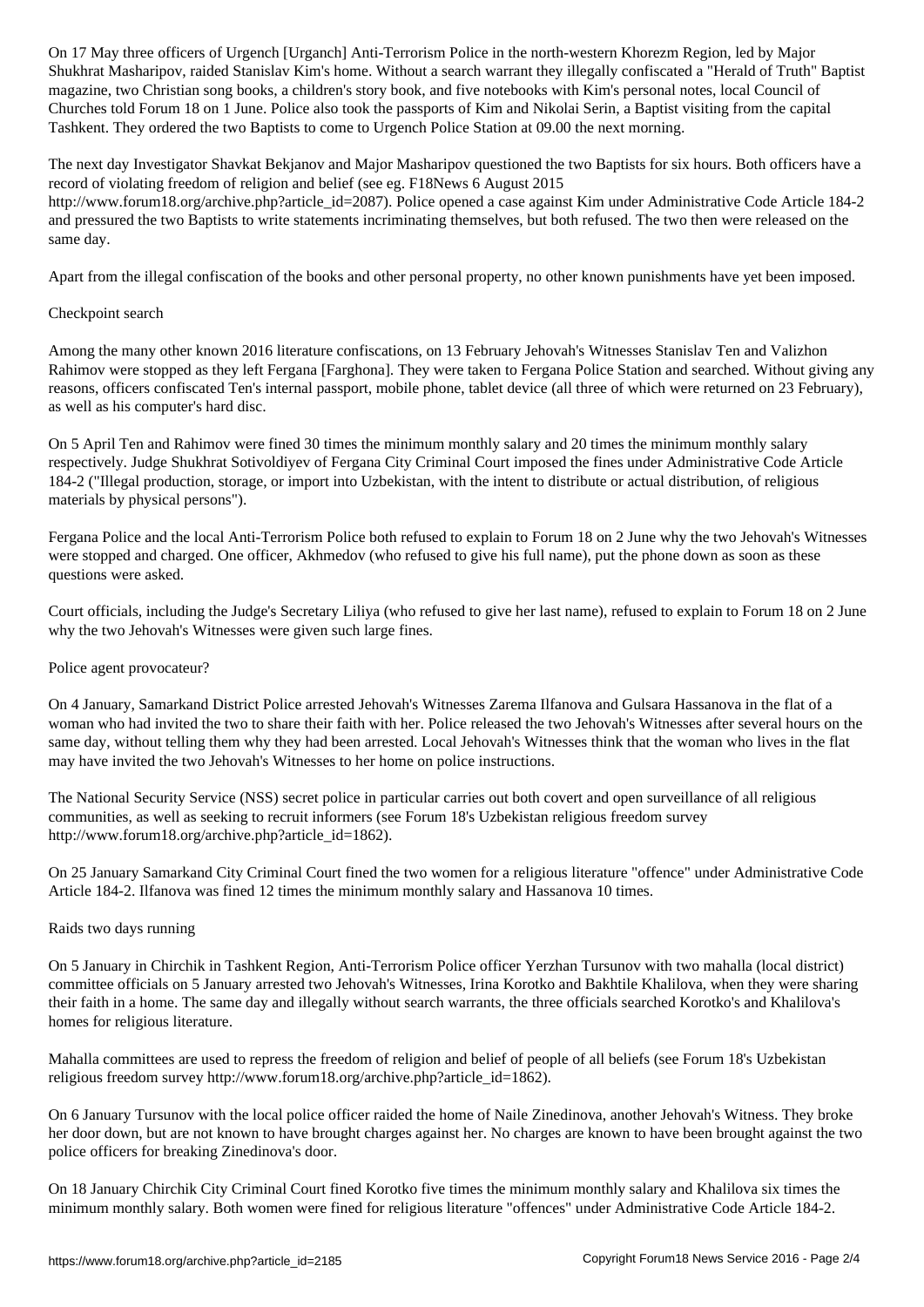Anti-Terrorism Police of tursunov refused to answer, when  $\mathcal{A}$  as two days in a row raid why he two days in a row raid Jehovah's Witnesses in homes, illegally searched their homes, and broke the door of a flat. "I can only tell you in my office," he claimed before putting the phone down.

Other fines for religious literature "offences" after illegal searches of private homes include: Nina Zadorkina, a Jehovah's Witness from Bektemir Distrct in Tashkent, who was fined twice the minimum monthly salary on 6 February; and Tatyana Vychegzhanina, another Tashkent Jehovah's Witness, who was fined 10 times the minimum monthly salary on 2 February.

14 large fines for International Women's Day meal upheld

In one case in Nukus in Karakalpakstan [Qorakalpoghiston], 14 Protestants on 15 April received fines totalling 350 times the minimum monthly wage or 45,584,000 Soms (130,000 Norwegian Kroner, 14,000 Euros or 15,600 US Dollars at the inflated official exchange rate). Judge Saylaubay Mambetkadyrov of Nukus City Criminal Court imposed the fines for religious literature "offences". All are members of one Protestant church, Unity, which is unregistered (see F18News 25 May 2016 http://www.forum18.org/archive.php?article\_id=2182).

Without state registration all exercise of freedom of religion and belief is, against Uzbekistan's international human rights obligations, illegal (see Forum 18's Uzbekistan religious freedom survey http://www.forum18.org/archive.php?article\_id=1862).

The fines came after an 8 March raid by Nukus Police, with Anti-Terrorism Police officer Islam Seytimbayev, on the home of married couple Ansatbay Yeshanov and Sanegul Zivatdinova. The couple with other members of the Church were celebrating International Women's Day with a meal together.

Mostly plain clothes police broke into the couple's home through the garden, searched the house, filmed the meeting, and detained all those present for questioning at Nukus Police Station. The homes of five of the Protestants were then raided and searched for religious literature. Police refused on 2 June to explain their actions to Forum 18.

"Though we all wrote in our statements that we were celebrating International Women's Day, the police wrote in the report that we had a religious meeting without state permission," a local Protestant who wished to remain anonymous for fear of state reprisals told Forum 18 on 26 May.

Judge Mambetkadyrov also on 15 May ordered the confiscation of Christian materials and literature, including two Russian-language Bibles, two Bibles and three New Testaments in Karakalpak, and 19 other Christian texts with various videocassette tapes and other material. Court officials refused to explain to Forum 18 on 2 June why the fines and confiscations were ordered.

## Fines upheld

Judge Khozhahmet Asanov, Deputy Chair of Karakalpakstan's Supreme Court, upheld the fines on 23 May, a member of the Church, who asked not to be named for fear of state reprisals, told Forum 18 on 26 May. "Why should we pay such huge fines, which none of us can afford, for just meeting with our friends and co-believers in a home?" the Protestant asked.

Asked why such large fines were imposed, Judge Asanov on 2 June stated: "If you don't like our decision then you can make an appeal". When Forum 18 asked whether people in Uzbekistan can exercise freedom of religion and belief, the Judge replied "maybe". He then put the phone down.

The Protestants intend to file an appeal with Uzbekistan's Supreme Court in Tashkent.

## Two jailed

In another case, 30 Jehovah's Witnesses received fines totalling more than 1,050 times the minimum monthly salary or 136,752,000 Soms (390,000 Norwegian Kroner, 42,000 Euros or 47,000 US Dollars at the inflated official exchange rate). Two of the Jehovah's Witnesses were also given 10-day jail terms.

The accused were prosecuted for breaking Administrative Code Articles 184-2 and Article 240 ("Violation of the Religion Law"), Part 1 ("Carrying out of unauthorised religious activity, evasion by leaders of religious organisations of registration of the charter of the organisation, and the organisation and conduct of special children's and youth meetings, as well as vocational, literature and other study groups not relating to worship") (see F18News 28 June 2016 http://www.forum18.org/archive.php?article\_id=2192). (END)

For a personal commentary by a Muslim scholar, advocating religious freedom for all as the best antidote to Islamic religious extremism in Uzbekistan, see http://www.forum18.org/Archive.php?article\_id=338.